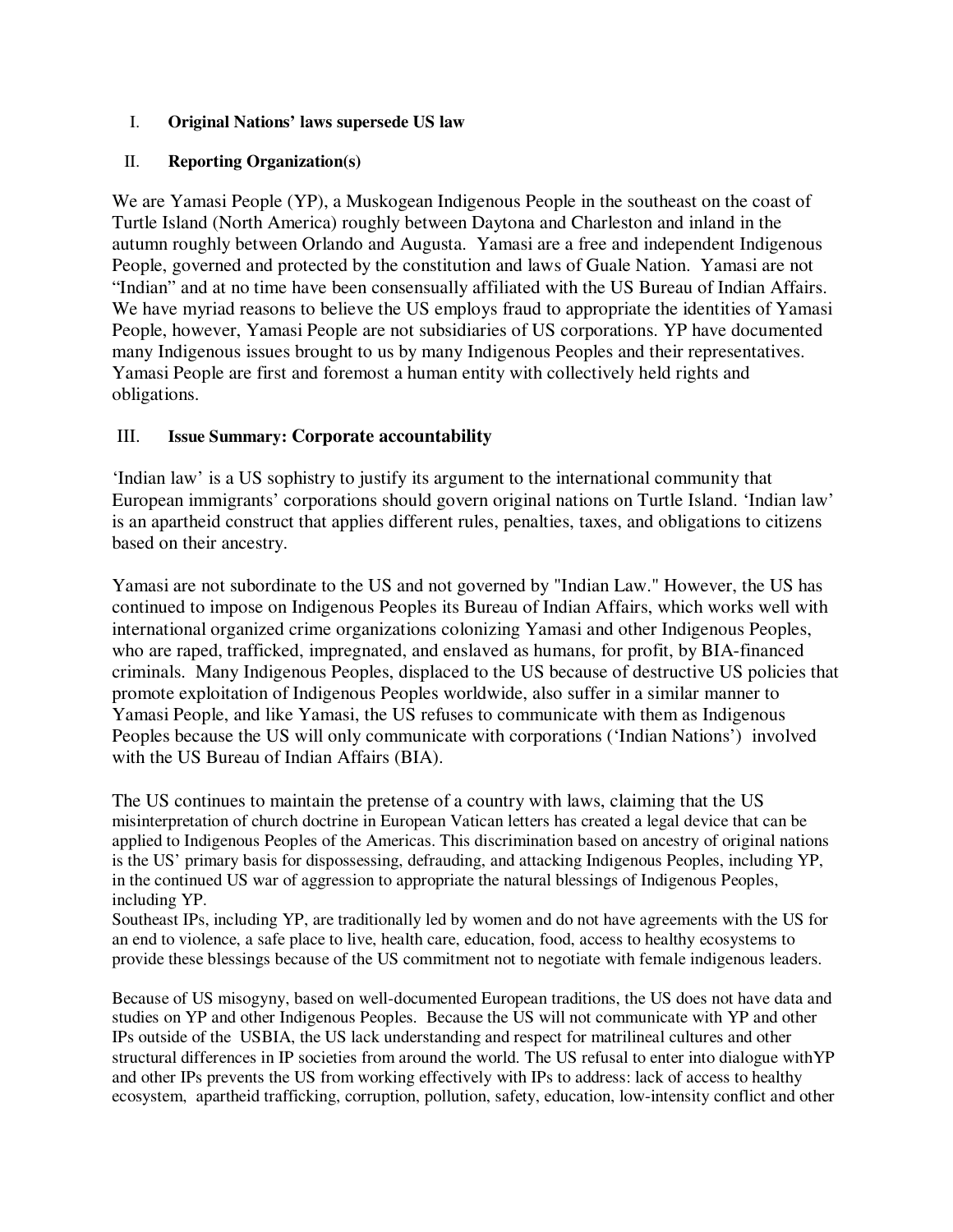violence affecting IPs living with Yamasi lands. Thus, the US does not in practice recognize that we have the right, as humans, not to be raped, kidnapped, trafficked, removed, enslaved, and murdered.

The US prevents YP and other IPs of the Americas from politically participating in indigenous governments. Additionally, the US employs terrorism, trafficking our youth away from us by paying and/or protecting whoever claims our identities as casino beneficiaries.

The US does not recognize us as 'family members' when we care for our children. The US does not recognize that right of indigenous extended family system to care for children. Of course under international law, we have original title and jurisdiction of this land and US law does not apply to our children, who are not necessarily US citizens. While we work internationally to address this, Yamasi and other IPs need to keep our children with us through any non-violent method possible to us. We have brought these issues to the Special Rapporteur RIP.

### IV. **Concluding Observations***.*

We need legal means of addressing the US aggression of naming Yamasi and other IPs as "Indians," assigning them "Indian numbers," and paying criminals who abuse us with the help of casino accounts. "Indian" accounts should not be kept secret from indigenous citizens who are assigned as beneficiaries of these accounts. The US should not be forcibly enrolling indigenous citizens and entire Indigenous Peoples in its organized crime agency, the BIA, which promotes casinos and the transnational criminal corporations that profit from and control them. This US policy of exploiting Indigenous Peoples of the Americas by enrolling indigenous citizens, without their knowledge or consent, as beneficiaries in BIA casino scams, promotes the trafficking of humans, drugs, weapons, and conflict minerals that accompanies this money trafficking scam. The US could learn more about this and work with Indigenous Peoples against transnational organized crime corporations trafficking money, humans, drugs, weapons, and conflict minerals by beginning to communicate with Indigenous Peoples.

However, it is current US policy not to communicate with Indigenous Peoples. Yamasi People have repeatedly attempted to communicate with the US. As the US does not have any way of learning about the issues affecting Indigenous Peoples in the Southeast, such as YP, it cannot begin to address them. The US policy of only communicating with those 'Indians' the US considers to be controllable leaders of 'dependent Indian nations' has resulted in the systematic rape, kidnapping, incarceration, enslavement, torture, arson, and murder of YP and other IPs of the Americas in the southeast. It may also affect Indigenous Peoples of Africa and Asia, however, Yamasi have only documented this systematic assault on the rights of Indigenous Peoples of the Americas. The US cultivated ignorance of the problem and US determination not to communicate with Indigenous Peoples who are independent of the US and its criminal agency, the US BIA, demonstrates the US continued determination to promote the systematic rape, kidnapping, incarceration enslavement, torture, arson, and murder of indigenous citizens and destruction of Indigenous Peoples, lands, winds and waters.

Yamasi People and hundreds of other Indigenous Peoples of the Americas cannot identify characteristics of the US that qualify it as a country with a government respecting the rule of law.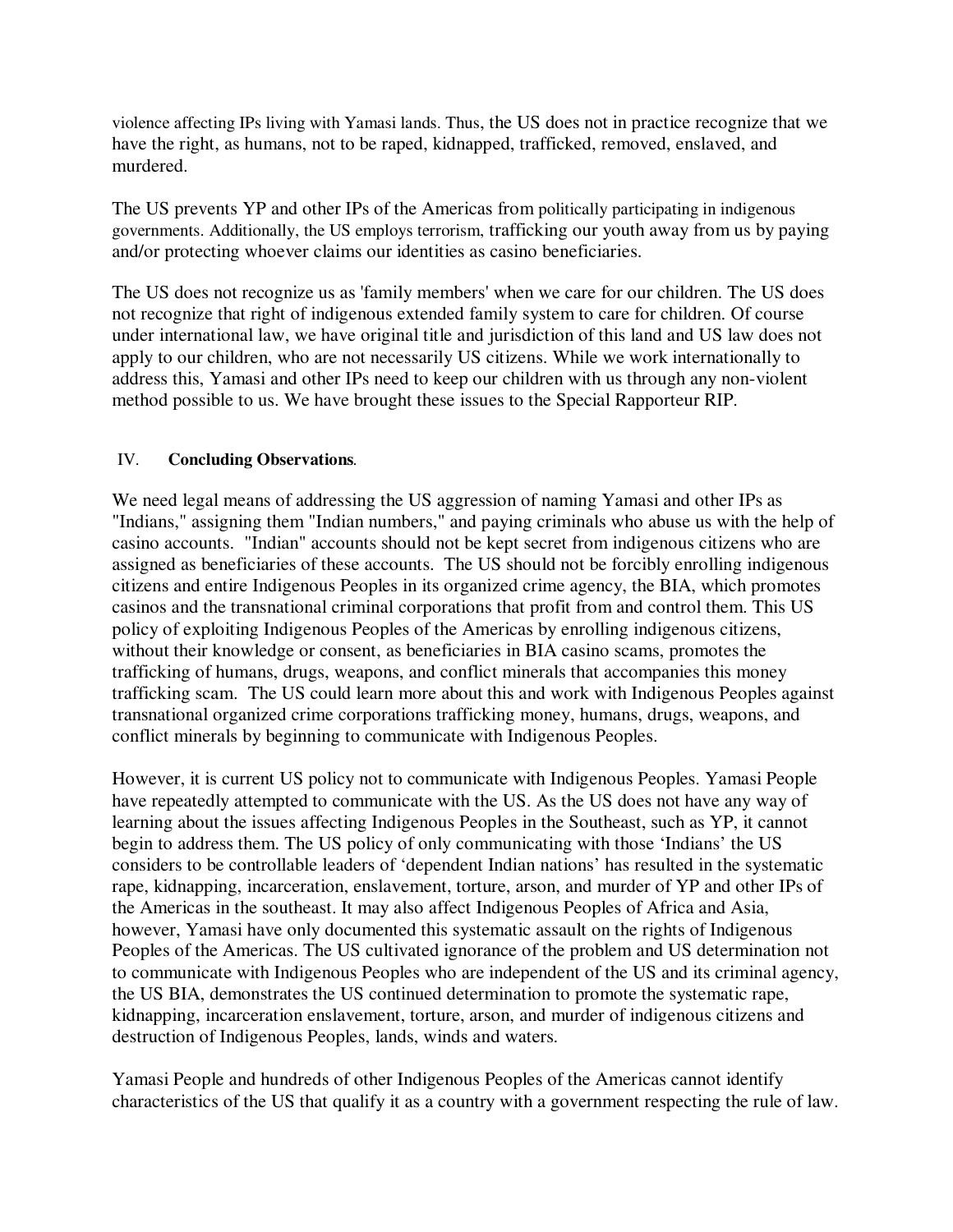The US acts as a rouge nation using terror via arbitrary assertions of military power on IPs to systematically rape, kidnap, incarcerate, enslave, torture, burn, and murder. Yamasi People and other Indigenous Peoples do not recognize the US as a country. The US does not respect its own constitution or the constitutions of original nations governing Indigenous Peoples. We are at an impasse and there is more conflict ahead as the US refuses to get help for its addiction to consumption and destruction, which Europe enables. Today the international community can work with Indigenous Peoples of the Americas to help the US grow into an entity that respects the rule of law.

# V. **U.S. Government Report**

In the US' 2008 report it did not respond to the issues of IPs governed by their original nations. The US only shares its own statistics on IPs and excludes the data on Indigenous Peoples independent of the US and its organized crime agency, the US BIA. Because the US does not communicate with Indigenous Peoples, it cannot even begin to address the problems raised here.

### VI. **Legal Framework**

ICERD is built on a human rights framework that guarantees non-discrimination, accountability, and public participation in decision-making. The US prevents Indigenous Peoples from participating politically because it undermines the authority of original nations accountable to Indigenous Peoples, based on the ancestry of the original nations. Because the original nations governing where the US occupies are led by those of indigenous American descent, the US corporation attacks Indigenous Peoples voting for leaders of original nations. Because Indigenous Peoples are from a non-European culture, economy, religion, ethnicity, nationality, the US teaches the European myth of 'race' and tries to indoctrinate Indigenous Peoples with the belief that 'race' exists and that Indigenous Peoples and their government are not of the same 'race' as the US government, and are therefore inferior and original nations' laws do not apply, or they may apply to certain 'races' if certain indigenous leaders will cede certain rights. Thus every element of US apartheid 'Indian law' violates ICERD in relegating those of indigenous American ancestry to a separate legal system that deprives us of our right to govern ourselves and participate politically in our village and our world, and thus prevents us from accessing healthy food, water, education, shelter, and health opportunities.

### VII. **The CERD Committee General Comments**

The CERD's General Recommendation 35 against Racist hate speech should cause the US to immediately desist in paying elementary, middle, high and tertiary schools to use Native mascots. Specifically this hate speech is directed against Yamasi People and other Indigenous Peoples in the US paying Florida State University to use the ancestor of many Yamasi, Osceola, as a mascot, and calling him "Indian" and "Seminole" when that is not who he called himself, while his cultural, biological, and/or national descendants cannot are prohibited by the US from attending college. These epithets and renationalization come from US-sponsored hate speech.

### VIII. **Other UN Body Recommendations**

The 13<sup>th</sup> Session, Permanent Forum on Indigenous Issues reinforced many past recommendations calling for dialogue by recommending specifically to the US that it enter into dialogue with Yamasi People and other Indigenous Peoples addressing the human rights violations resulting from fraud and corruption.

### IX. **Recommended Questions**